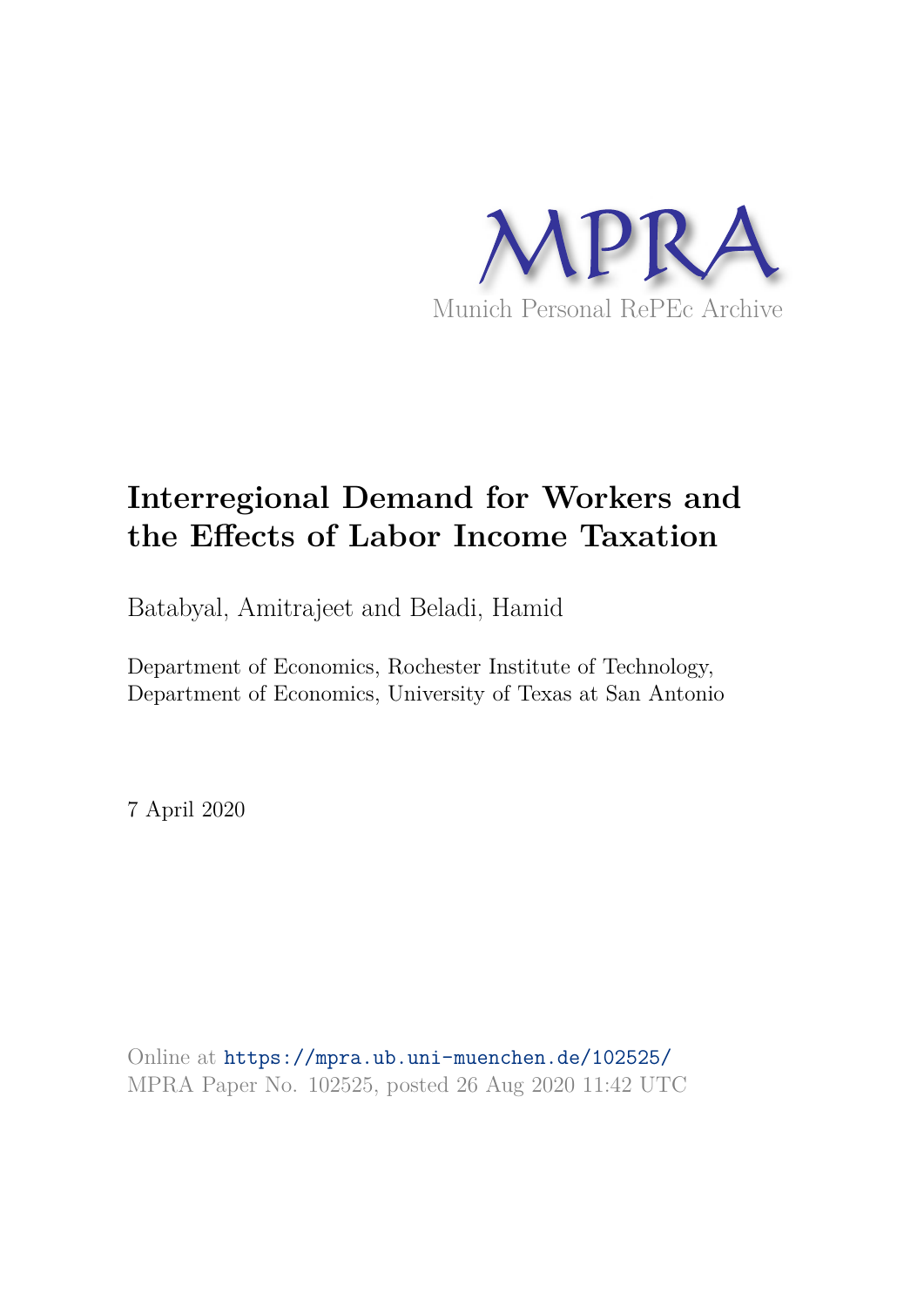## Interregional Demand for Workers and the Effects of Labor

## Income Taxation<sup>1</sup>

by

## AMITRAJEET A. BATABYAL, 2

and

## HAMID BELADI<sup>3</sup>

 $\overline{\phantom{a}}$ 1

We thank three anonymous referees, a Regional Editor, and the Editor-in-Chief Tomaz Dentinho for their helpful comments on two previous versions of this paper. In addition, Batabyal acknowledges financial support from the Gosnell endowment at RIT. The usual disclaimer applies.

<sup>2</sup>

Department of Economics, Rochester Institute of Technology, 92 Lomb Memorial Drive, Rochester, NY 14623-5604, USA. Email: aabgsh@rit.edu 3

Department of Economics, University of Texas at San Antonio, One UTSA Circle, San Antonio, TX 78249-0631, USA. E-mail: Hamid.Beladi@utsa.edu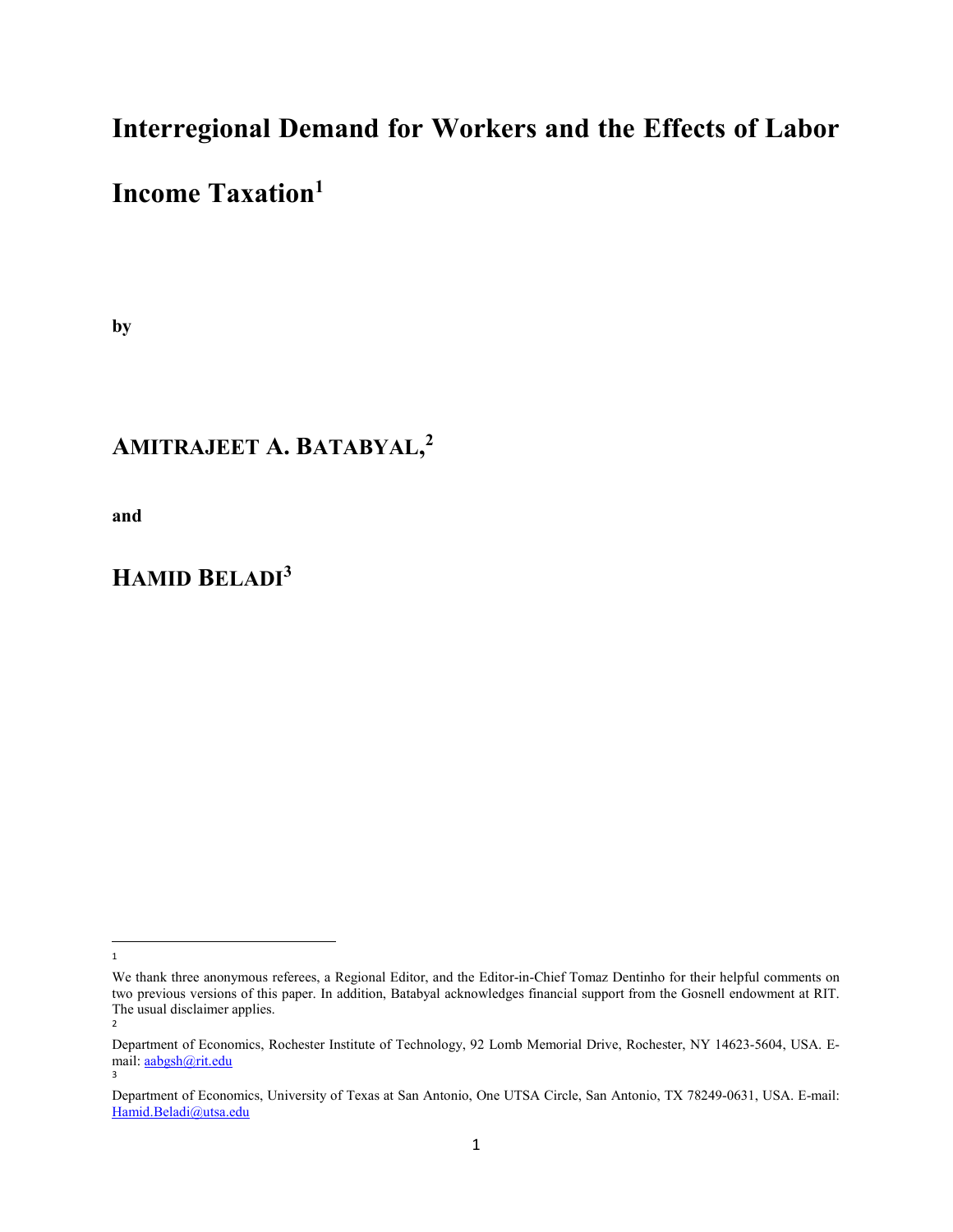# Interregional Demand for Workers and the Effects of Labor Income Taxation

#### Abstract

We study the short-run impacts of labor income taxation in an aggregate economy of  $N >$ 2 regions. The distinct regions demand workers. Each region is endowed with one unit of immobile capital. The aggregate economy also has one unit of labor that is mobile across the regions. All regions produce a final good with identical Cobb-Douglas production functions. The price of output is normalized to unity. We perform five tasks. First, we focus on the benchmark case in which no region taxes either capital or labor. We find the equilibrium wage, the allocation of workers across the regions, and the total income of labor and capital. Second, we study the impact of a tax  $\tau$  on labor income in region 1 when the other  $N - 1$  regions do not tax labor income. We ascertain the after-tax return to labor in region 1, the equilibrium wage, and the allocation of labor across the regions. Third, we compute the total income of capital and labor and the tax revenue in region 1. Fourth, we discuss whether workers in region 1 are better off with a tax on labor income. Finally, we comment on the policy implications of our research.

Keywords: Capital, Labor, Interregional Demand, Labor Income Taxation, Factor Mobility

JEL Codes: R12, H71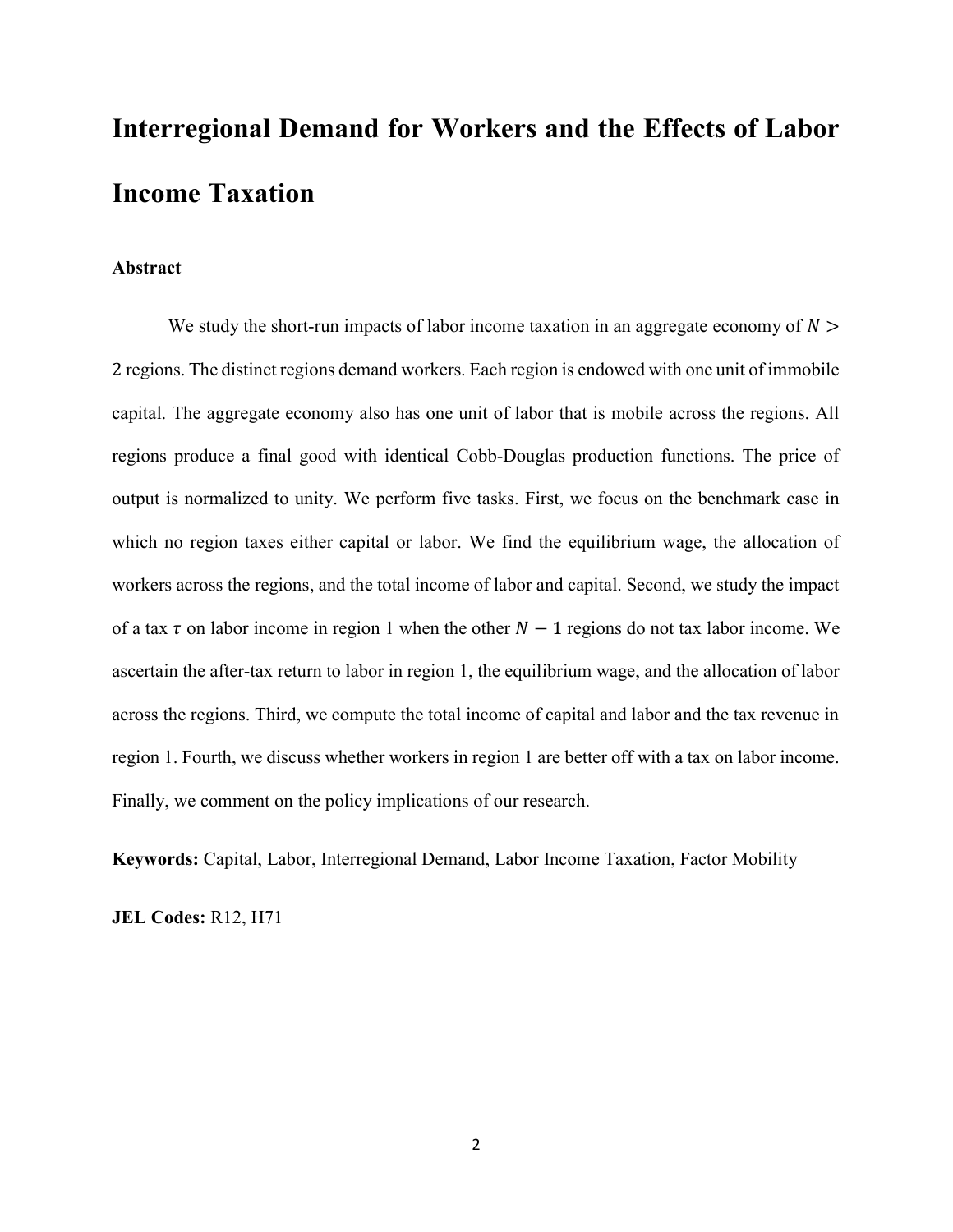#### 1. Introduction

#### 1.1. Literature review

 Regional scientists and urban economists have now modeled and studied a variety of interactions between different regions where a region is understood to be a sub-national geographic entity. For instance, one group of researchers has analyzed the differences between rural and urban regions in the developed world. In this regard, Hall et al. (2006), Yamamoto (2008), and Jordan et al. (2014) have concentrated on rural-urban differences in, respectively, health, income, and education, in a variety of regions in the developed world. This line of research includes a smaller but salient group of studies---see Batabyal and Nijkamp (2014a, 2014b), Batabyal and Beladi (2015), and Batabyal (2018)---about lagging and leading regions where rural (urban) regions are frequently the lagging (leading) regions.

A second group of researchers has analyzed the effects of tax competition between different regions. In this regard, Bucovetsky (1995) showed that when people are mobile between the different regions being studied, tax competition between these regions will give rise to insufficient migration. Dembour and Wauthy (2009) concentrate on two contiguous regions and demonstrate that in the presence of interregional spillovers, the optimal level of infrastructure in these two regions is affected by the intensity of tax competition between them. Wang and Miao (2015) point out that tax competition between different provinces in China influences the nature of mergers and acquisitions undertaken by firms and also leads to interregional capital flows. Finally, Bai et al. (2019) focus on thirty provinces in China and point out that interregional tax competition has a negative impact on the local environment and, in addition, it also leads to worsening environmental quality in what they call spatially correlated regions.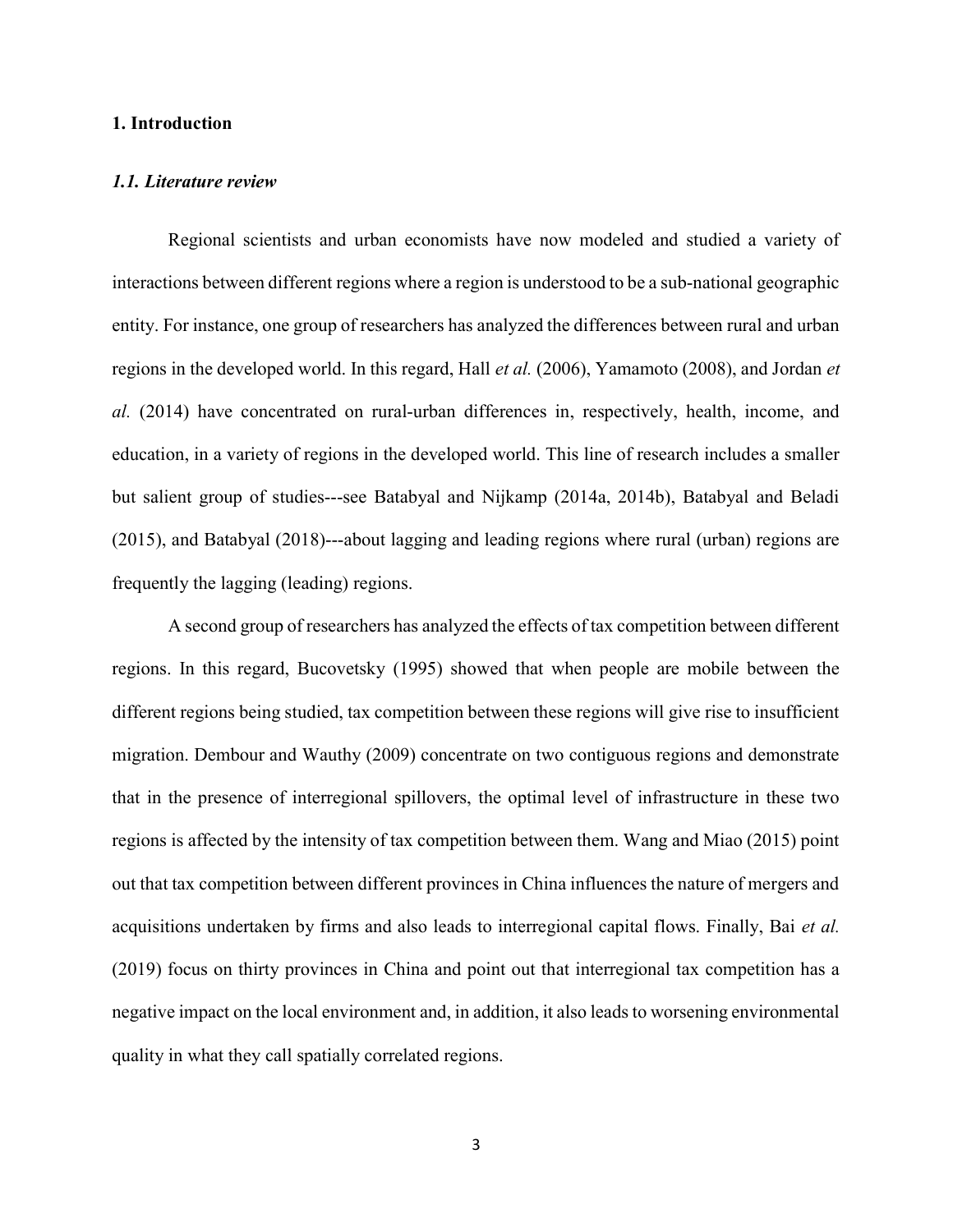#### 1.2. Our objective

 Very recently, Batabyal and Nijkamp (2020) have combined aspects of the two literatures discussed in the preceding two paragraphs and have analyzed the effects of wage taxation in a linear aggregate economy consisting of an urban and an adjacent rural region. They show that when these two regions demand workers, *inter alia*, there are a number of circumstances in which the Nash equilibrium wage taxes are, in fact, not taxes but subsidies. A limiting feature of the linear model analyzed by these researchers is that it consists of only two contiguous regions. Therefore, our principal goal in this paper is to extend the Batabyal and Nijkamp (2020) analysis by analyzing a model of labor income taxation in which there are  $N > 2$  regions and these N regions are not necessarily contiguous to each other.

 Before proceeding to the paper itself, we would like to point out that the subject of interregional competition resulting in demand for workers and labor income taxation is of interest not only from a theoretical but also from a practical standpoint. To see this, the reader should first recognize that as noted by Rutkowski (2007), there are many different kinds of labor taxes and that labor or personal income taxes are one kind of tax on labor. That said, regions in many different countries of the world engage in competition with each other and demand workers and therefore the nature and the magnitude of labor income taxes have a clear impact on the ability of such regions to compete effectively.<sup>4</sup>

 Focusing on Canada, the work of Esteller-More and Sole-Olle (2002) shows that the provinces within Canada compete with each other using the personal income tax. However, this

 $\overline{\phantom{a}}$ 4

In the next paragraph, we discuss tax competition between regions in different nations of the world but this discussion deliberately focuses only on labor/personal income taxes. That said, it should be noted that regions in different nations also engage in competition using other kinds of taxes such as corporate income and property taxes.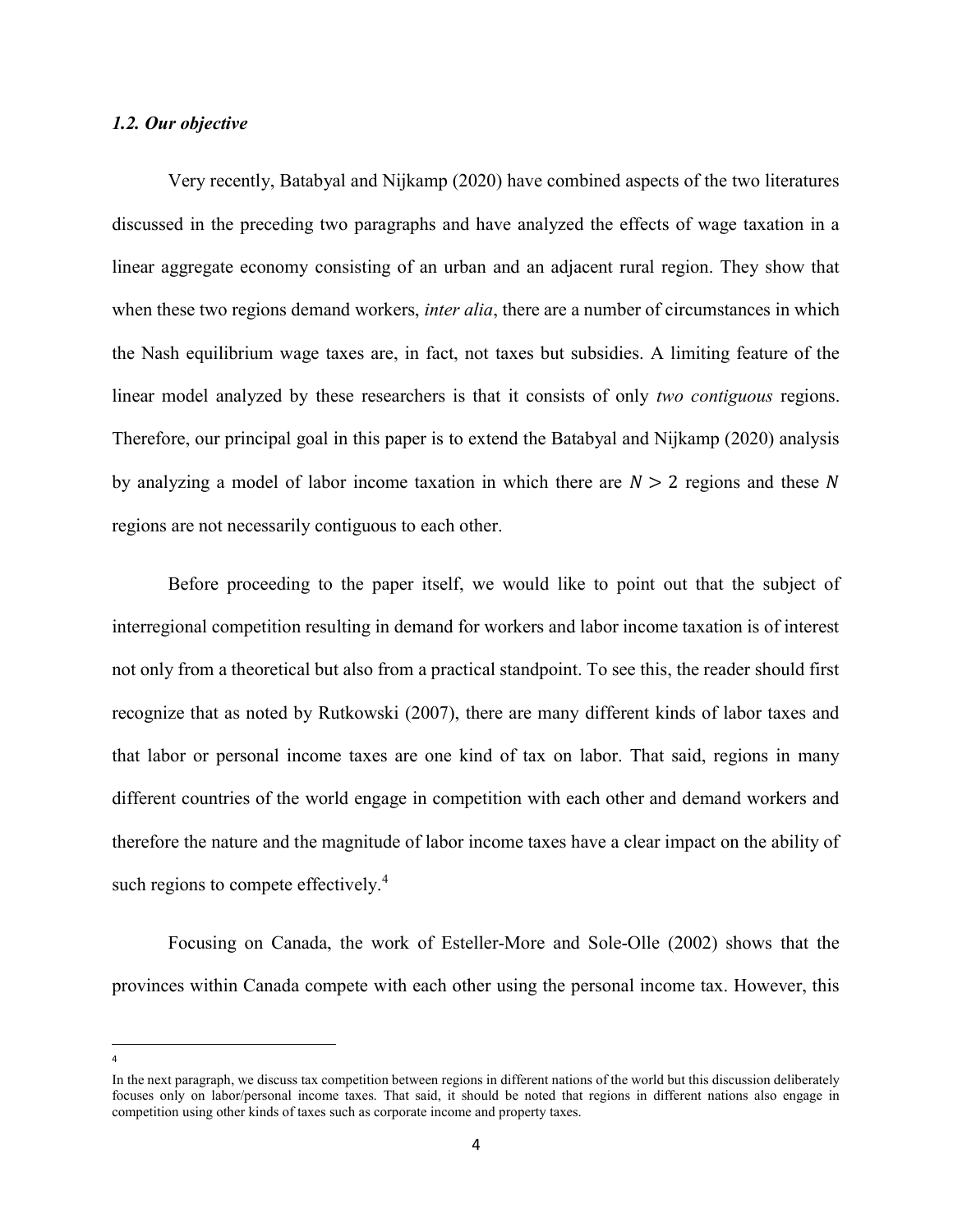competition appears not to be intense, most likely, because of the large size of the individual provinces. Blochliger and Pinero-Campos (2011) refer to previous research and point out that municipalities within Denmark compete with each other using the personal income tax. In this setting, lower tax rates lead to "in-migration" and large municipalities have higher tax rates. Moving on to Finland, Kangasharju *et al.* (2006) note that municipalities in this nation have raised the personal income tax over time and that municipalities that have received grants generally tend to have higher tax rates. In addition, although demographic factors appear to play no role in the determination of the tax rates, the density of the population does matter. Finally, Edmark and Agren (2008) examine the competition engaged in by municipalities in Sweden using the personal income tax. Their analysis shows that there is spatial correlation in the tax rates among local governments and that the underlying competition influences the setting of tax rates. 5

 The reminder of this paper is organized as follows. Section 2 describes the theoretical framework of an aggregate economy consisting of  $N > 2$  regions that are not necessarily adjoining regions. Section 3 focuses on the benchmark case in which no region in the aggregate economy taxes either capital or labor. In particular, this section determines the equilibrium wage, the allocation of workers across the regions, and the total income received by labor and capital. Section 4 studies the impact of a tax at rate  $\tau$  on labor income in region 1 when the remaining  $N - 1$ regions do not tax labor income. Specifically, this section ascertains the after-tax return to labor employed in region 1, the equilibrium wage, and the allocation of labor across the regions in the

 $\overline{a}$ 5

As noted in the first paragraph of this section, our objective in this paper is *not* to focus specifically on regions that are contiguous to each other. In this respect, our analysis is general and therefore the  $N$  regions we study may or may not be contiguous to each other. That said, we note that in the European Union, for example, there are many examples of border---and hence contiguous-- regions that are linguistically homogeneous but may have different tax systems. Examples include the border regions in Belgium and the Netherlands where Dutch/Flemish is spoken, the border regions of south Belgium and France where French is spoken, and the border regions of Austria and Germany where the language spoken is German.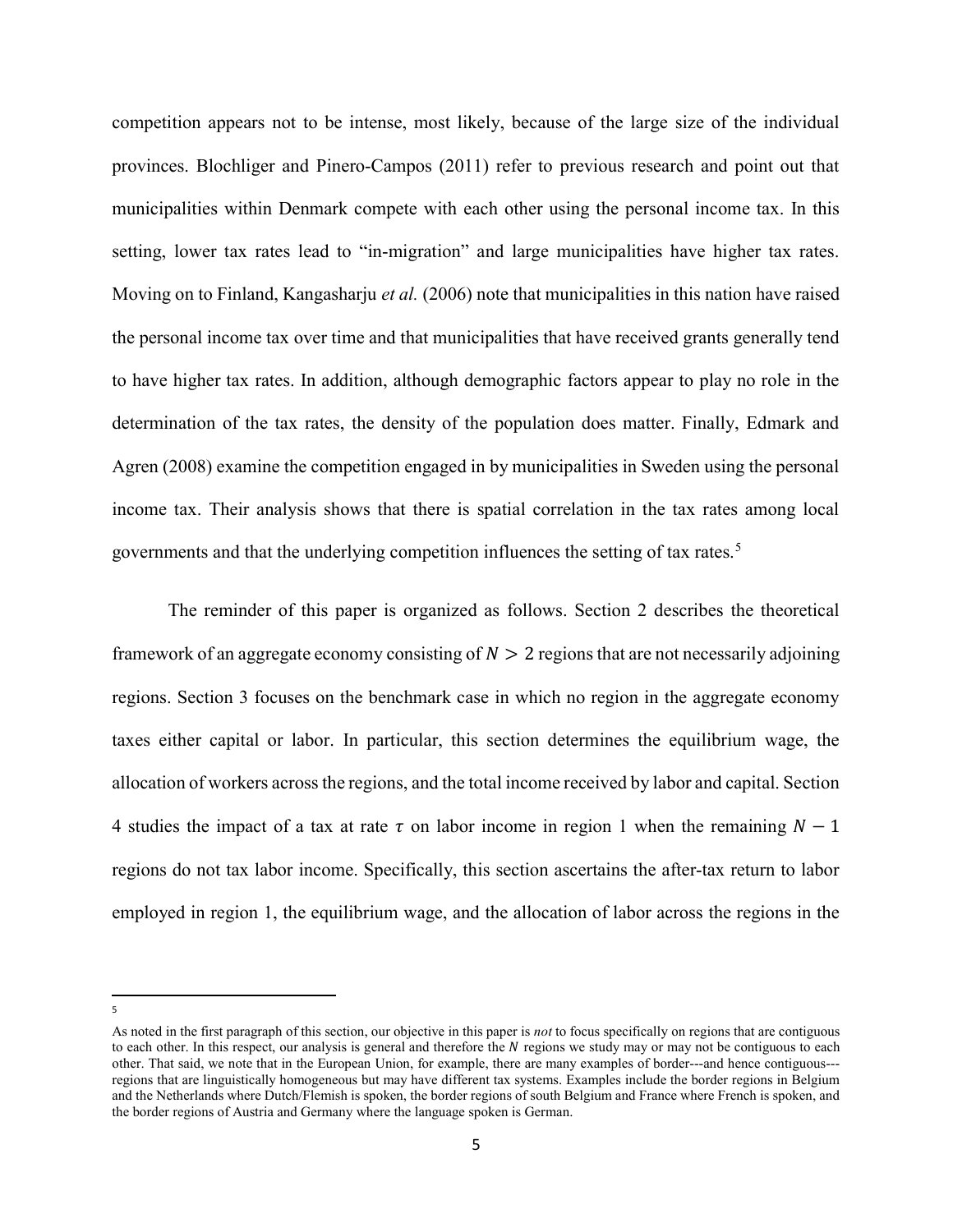aggregate economy. Next, this section computes the total income received by labor and capital and the tax revenue in region 1 as a function of the number of regions  $(N)$  and the tax rate  $(\tau)$ . Section 5 discusses the policy implications of our research. Finally, section 6 concludes and then discusses two ways in which the research delineated in this paper might be extended.

#### 2. The Theoretical Framework

Consider an aggregate economy that is made up of  $N > 2$  regions. Each of these N regions is endowed with one unit of capital  $(K)$ . Capital is immobile across the regions in the model. This assumption makes sense only in the short-run and hence the reader should note that the subsequent analysis we undertake in this paper is best viewed as a *short-run* analysis of the impacts of labor income taxation in an aggregate economy. The aggregate economy under study also has one unit of labor  $(L)$ . Since the regions in the aggregate economy are demanding workers, we assume that the available labor is fully mobile across these regions.

Each of the regions in the aggregate economy produces a final good  $(0)$  with a constant returns to scale Cobb-Douglas production function given by  $6\%$ 

$$
Q = F(K, L) = K^{3/4} L^{1/4}.
$$
 (1)

The price of the output  $(Q)$  of this final good is normalized to \$1. We now proceed to analyze the benchmark case in which no region taxes either capital or labor.

l 6

If we replace the exponents  $\frac{3}{4}$  and  $\frac{1}{4}$  with arbitrary constants then the subsequent analysis would not change qualitatively. That said, the underlying algebra would be more complicated and it would be hard to interpret some of the results in a straightforward manner.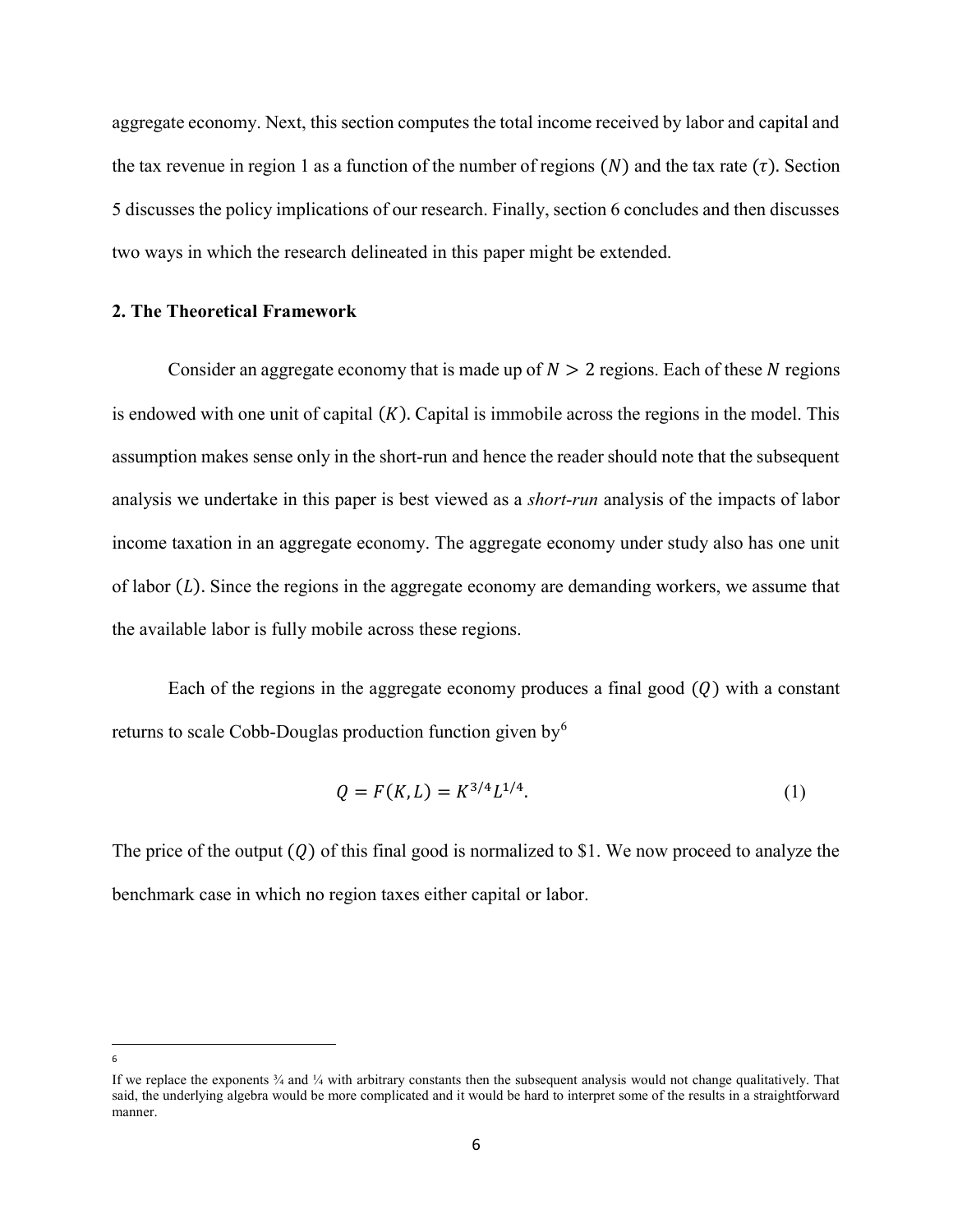#### 3. No Taxes on Capital or Labor

 We begin by ascertaining the equilibrium wage and the allocation of labor across the various regions. If none of the regions tax either capital or labor then the initial equilibrium must be symmetric. This means that  $L = 1/N$  in each region. The wage that we seek is given by

$$
w = \frac{\partial F(\cdot, \cdot)}{\partial L} = \frac{1}{4} \left( \frac{K^{3/4} L^{1/4}}{L} \right). \tag{2}
$$

Now, using the result that  $L = 1/N$ , we can simplify the right-hand-side (RHS) of equation (2). This gives us

$$
w = \frac{\partial F(\cdot)}{\partial L} = \frac{1}{4} \left( N^{3/4} \right). \tag{3}
$$

Using a similar process, the equilibrium interest rate or the return to capital is given by

$$
r = \frac{\partial F(\cdot, \cdot)}{\partial K} = \frac{3}{4} \left( \frac{K^{3/4} L^{1/4}}{K} \right) = \frac{3}{4} \left( N^{-1/4} \right). \tag{4}
$$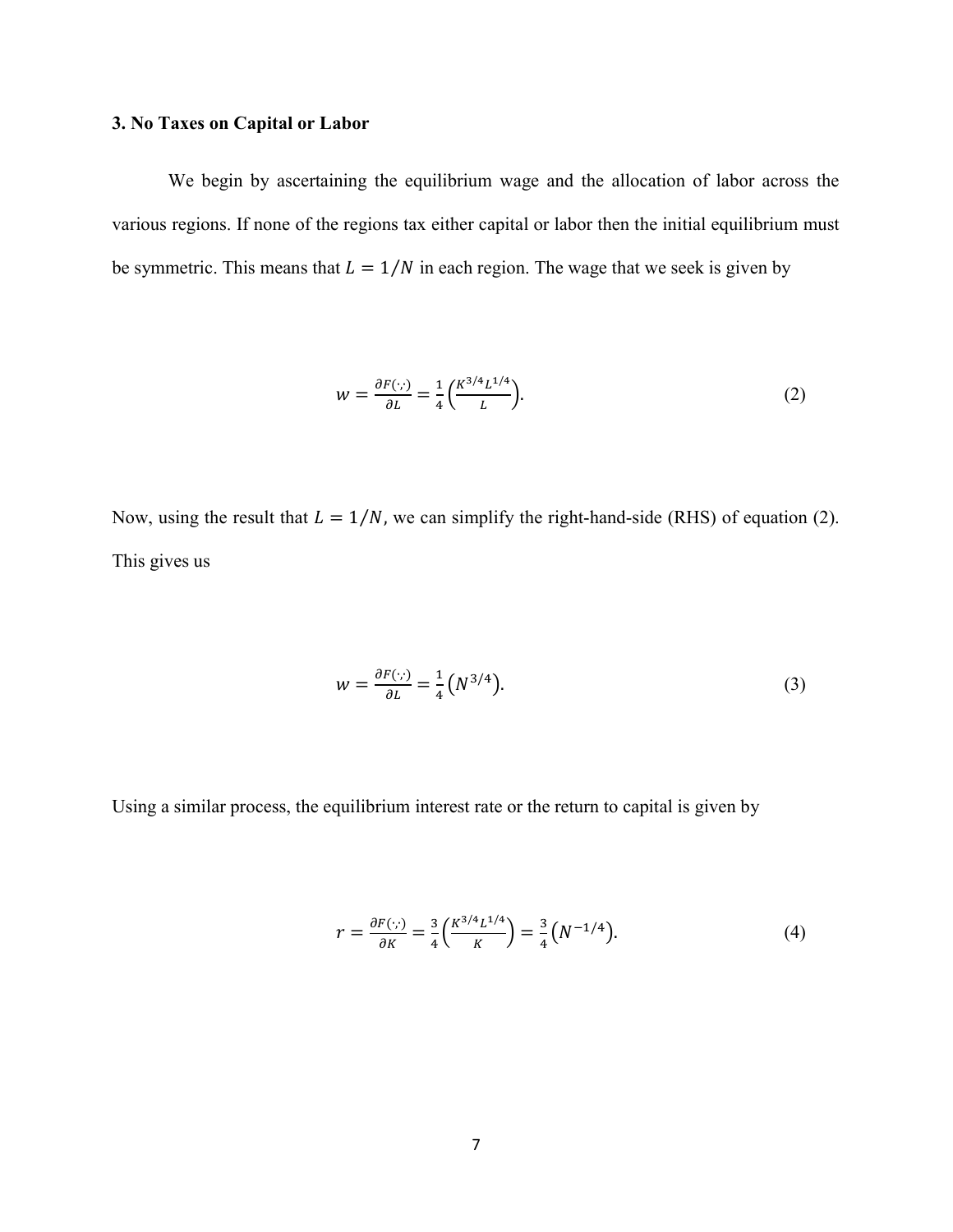Having determined the equilibrium wage and the interest rate, it is straightforward to compute the total income accruing to labor and to capital. Specifically, using equation (3), the total labor income in the aggregate economy is

$$
I_L = wL = \frac{1}{4} (N^{3/4}), \tag{5}
$$

and, similarly, the total income of capital in our aggregate economy is

$$
I_K = NrK = \frac{3}{4}(N^{3/4}).
$$
 (6)

 To study the dependence of the equilibrium wage and the interest rate on the size of the aggregate economy or  $N$ , let us compute the actual values of  $w$  and  $r$  when there are, respectively,

#### [Table 1 about here]

two regions<sup>7</sup> and twenty regions in our aggregate economy. Inspecting Table 1 we see that the interest rate falls from 0.63 to 0.35 as the number of regions increases but, in contrast, the wage rate rises from 0.42 to 2.36. This happens because the *fixed* stock of labor in the aggregate economy becomes *scarcer* relative to capital as the number of regions in the model goes up. Having studied

 $\overline{\phantom{a}}$ 7

Recall that this is the case studied by Batabyal and Nijkamp (2020).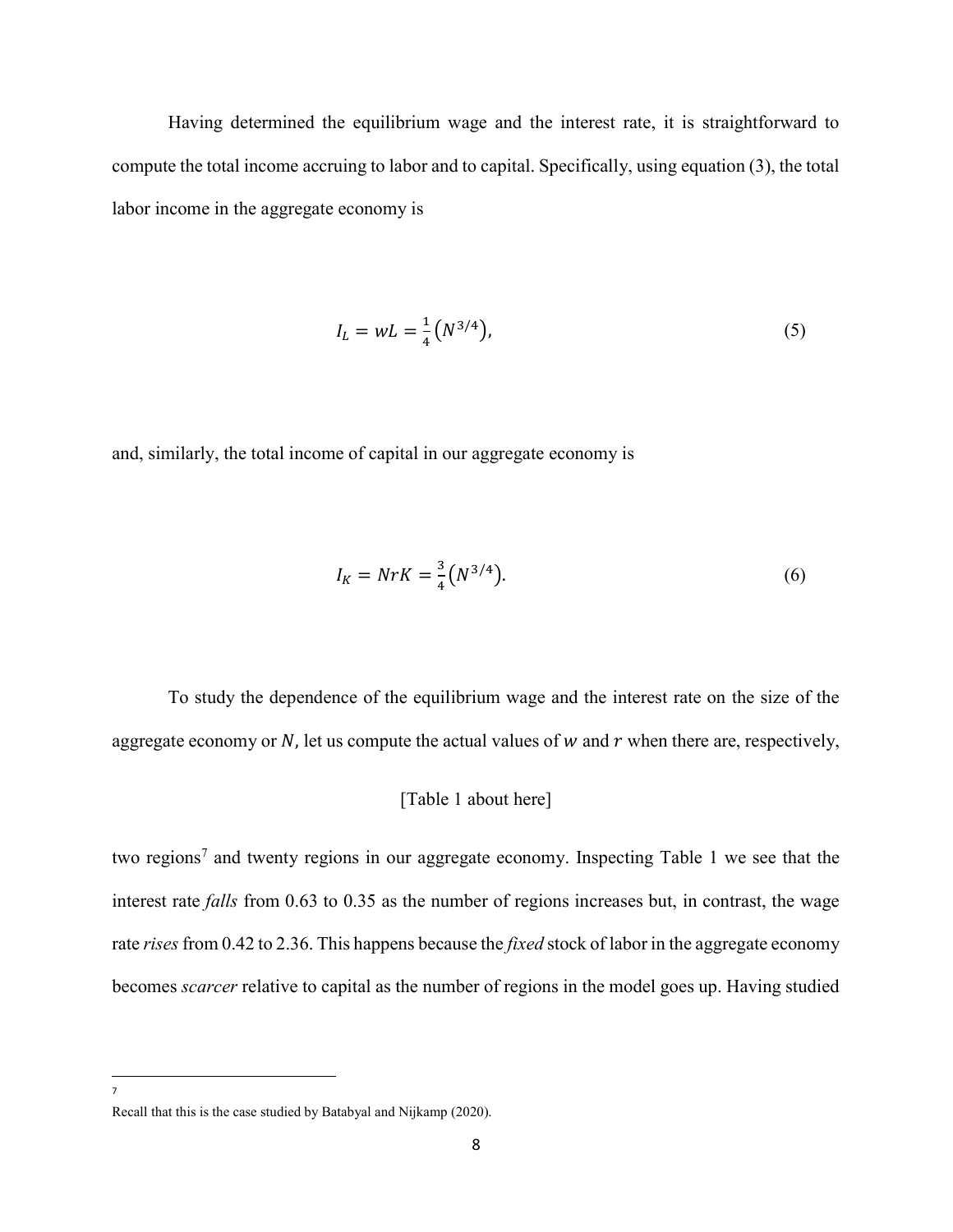this benchmark case, we can now analyze the impact of labor income taxation by region 1 given that the remaining  $N - 1$  regions do not tax labor income.

#### 4. Tax on Labor Income

 Our first task is to ascertain the after-tax wage for labor employed in region 1. To this end, let us denote the labor employed in region 1 by  $L_1$ . To continue the analysis, we have to make an assumption about what the taxing authority in region 1 does with the tax revenue. To this end, to keep the analysis straightforward, we suppose that this authority uses the tax revenue to purchase the final good produced in this region at price \$1.

If  $L_1$  is the labor employed in region 1 then the labor left over is divided equally among the remaining  $N - 1$  regions. Denoting the tax rate by  $\tau$ , the real wage of labor employed in region 1 is  $(1 - \tau)w_1$ . Now, with the individual regions in the aggregate economy demanding workers, the allocation of labor has to be such that the wage across all the regions is equated. This tells us that  $L_1$  must satisfy the following relationship

$$
(1 - \tau) \frac{1}{4} (L_1)^{-\frac{3}{4}} = \frac{1}{4} \left( \frac{1 - L_1}{N - 1} \right)^{-3/4}.
$$
 (7)

After several steps of algebra, we can simplify equation (7) further and obtain an explicit expression for  $L_1$ . That expression is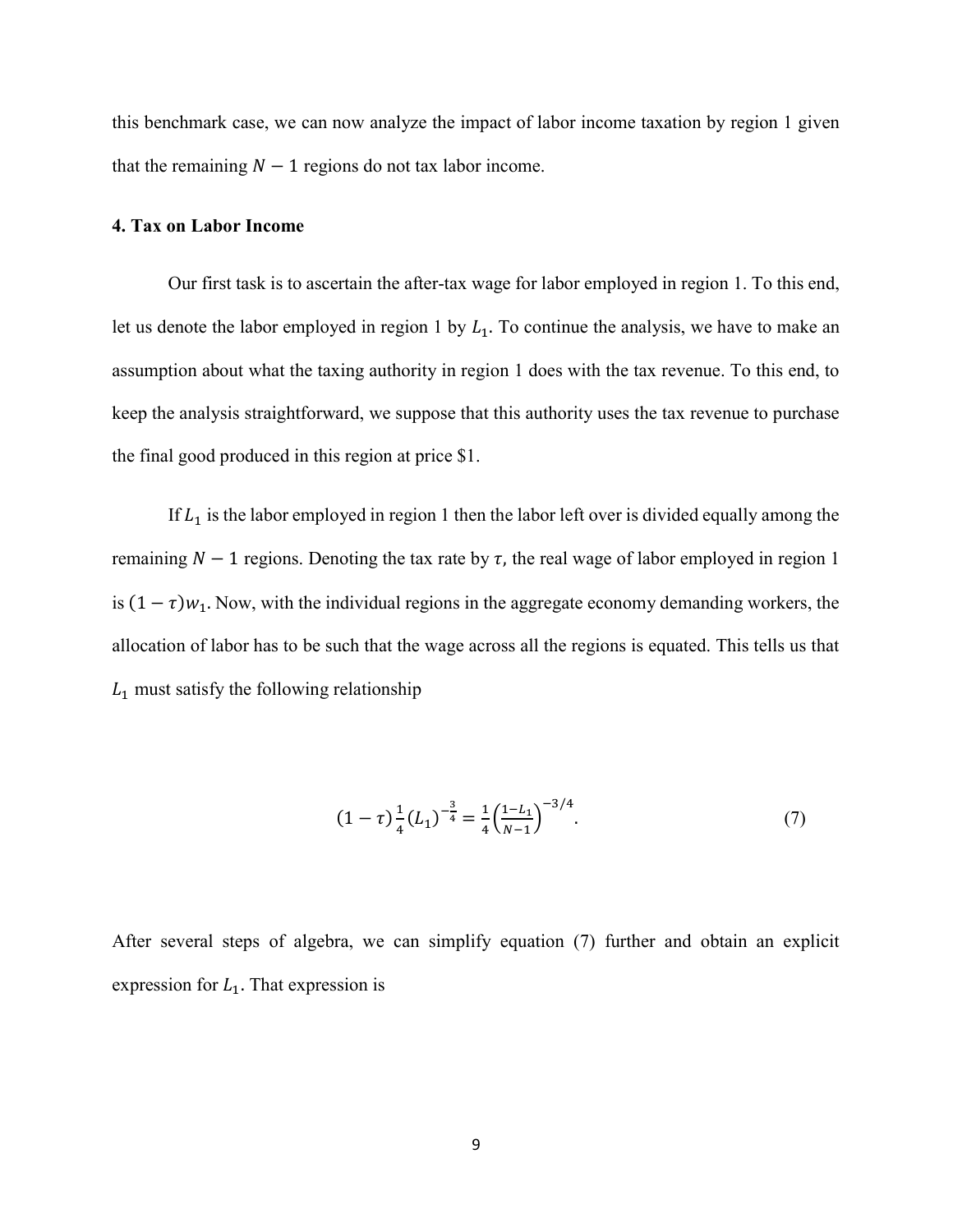$$
L_1 = \frac{(1-\tau)^{4/3}}{N-1+(1-\tau)^{4/3}}.\tag{8}
$$

Because the remaining labor, i.e., the labor not employed in region 1 is divided equally among the remaining  $N - 1$  regions, we deduce that

$$
L_i = \frac{1}{N - 1 + (1 - \tau)^{4/3}}\tag{9}
$$

for  $i = 2,3,..., N$ . Inspecting equations (8) and (9), we see that the labor employed in both the taxing region 1 and in all the other regions *decreases* as the number of regions  $(N)$  comprising the aggregate economy increases.

 Let us now compute the equilibrium wage in region 1. From the left-hand-side (LHS) of equation (7), we deduce that the wage we seek is given by

$$
w_1 = \frac{1}{4} (L_1)^{-3/4} = \frac{1}{4} \left[ \frac{\left(N - 1 + (1 - \tau)^{4/3}\right)^{3/4}}{1 - \tau} \right]. \tag{10}
$$

Using a similar line of reasoning, the wage in the *ith* region,  $i = 2,3, ..., N$ , is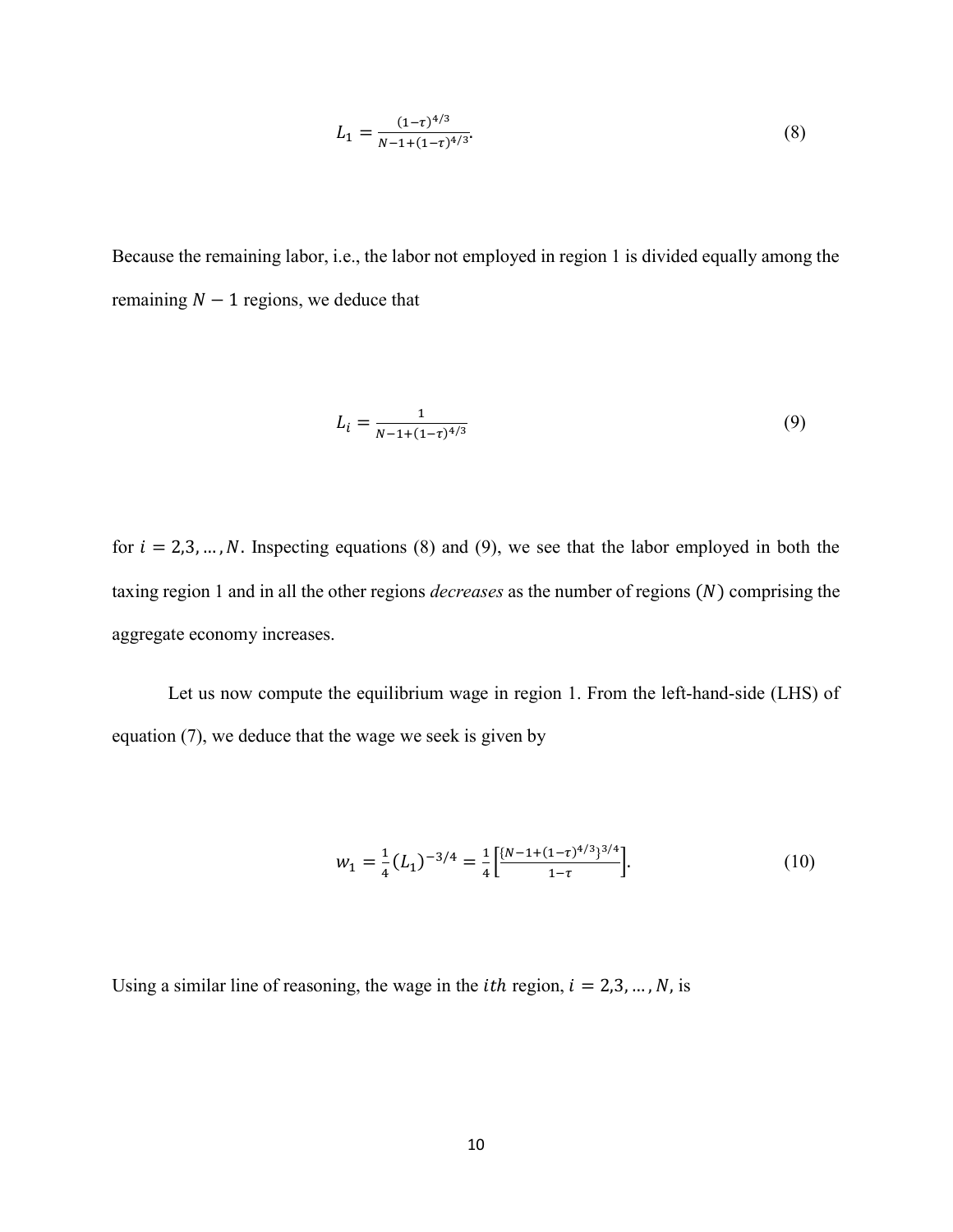$$
w_i = \frac{1}{4} (L_i)^{-3/4} = \frac{1}{4} \{ N - 1 + (1 - \tau)^{4/3} \}^{3/4}.
$$
 (11)

Inspecting equations (10) and (11), it is easy to confirm that an increase in the size of the aggregate economy or  $(N)$  *increases* the equilibrium wage not only in the taxing region 1 but also in all the other regions comprising the aggregate economy. This happens because the total amount of capital in the aggregate economy increases by one unit every time a new region is added but the total amount of labor is unaffected.

What are the rewards to the two factors capital  $(K)$  and labor  $(L)$  in region 1 before the imposition of the tax on labor income? This question can be answered by using equations (7) and (4). Specifically, the before-tax labor income in region 1 is given by

$$
w_1 L_1 = \frac{1}{4} (L_1)^{-3/4} L_1 = \frac{1}{4} \left[ \frac{(1-\tau)^{1/3}}{(N-1+(1-\tau)^{4/3})^{1/4}} \right].
$$
 (12)

Using a similar line of reasoning, capital income in region 1 is

$$
r_1 K_1 = \frac{3}{4} (L_1)^{1/4} = \frac{3}{4} \left[ \frac{(1-\tau)^{1/3}}{[N-1+(1-\tau)^{4/3}]^{1/4}} \right].
$$
 (13)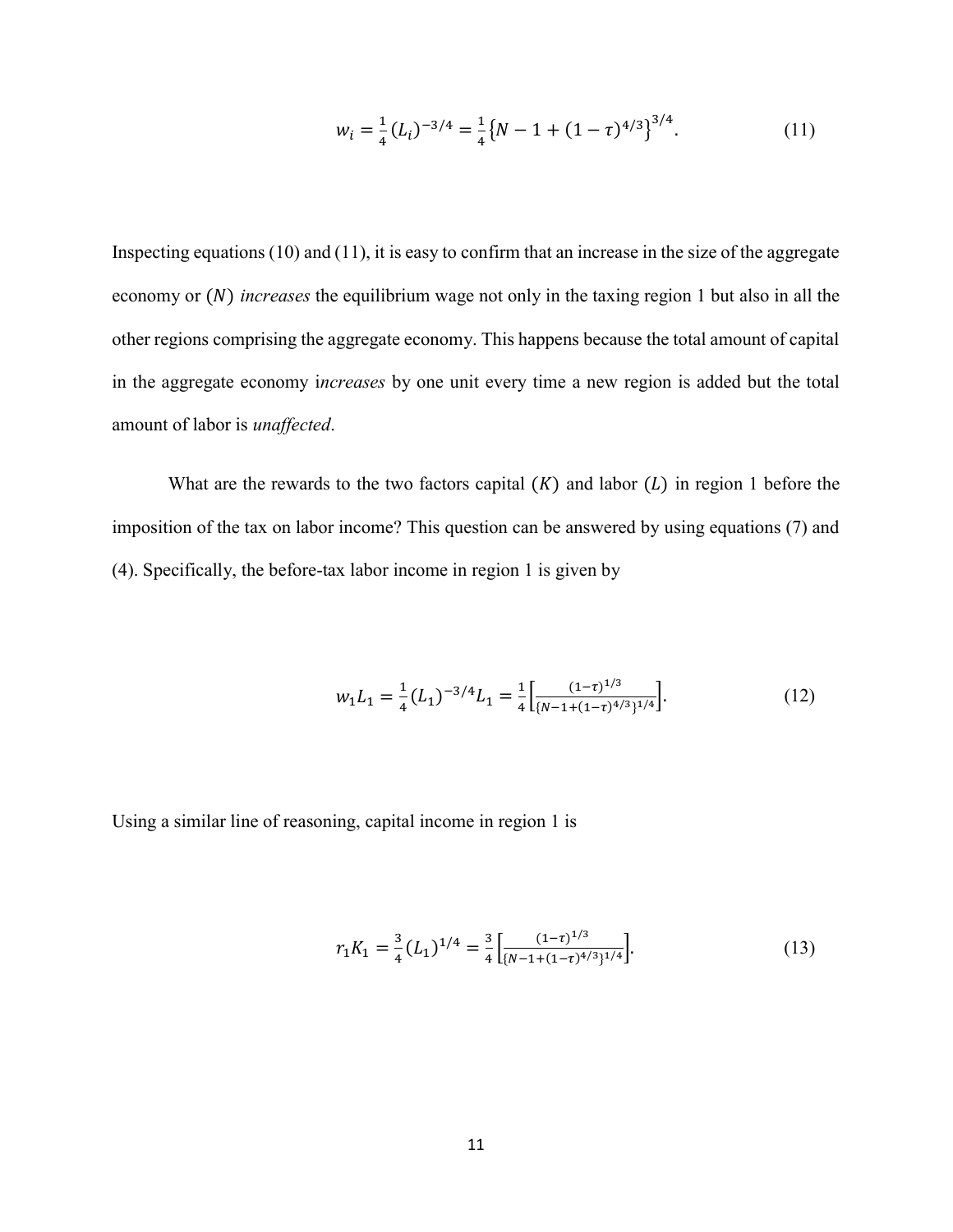Let us denote the revenue from the imposition of the tax  $(\tau)$  on labor income in region 1 by  $(R_1)$ . Simple algebra shows that this revenue is given by

$$
R_1 = \tau w_1 L_1 = \frac{1}{4} \left[ \frac{\tau (1 - \tau)^{1/3}}{(N - 1 + (1 - \tau)^{4/3})^{1/4}} \right].
$$
 (14)

Using equation (14), we can state two results. To see the first, let us differentiate the RHS of equation (14) with respect to  $N$ . Doing this, we see that for a given tax rate, the revenue from this tax is decreasing in the size of the aggregate economy. This result arises because as the size of the aggregate economy becomes larger, the tax base becomes smaller.<sup>8</sup>

Second, for every integer value of N, there exists a *maximum* level of tax revenue for  $\tau \in$ [0, 1]. This is illustrated in Figure 1. Specifically, the top solid curve shows how tax revenue

#### [Figure 1 about here]

changes as the tax rate is gradually increased for a small  $(N = 2)$  aggregate economy. The middle dashed curve and the bottom dotted curve depict the same information when the aggregate economy is of intermediate size ( $N = 5$ ) and when it is large ( $N = 10$ ).

 Finally, how does the tax on labor income in region 1 affect the welfare of workers as measured by the wage in this region? To answer this question, let us fix the tax rate at  $\tau = 0.20$ and consider two cases. In the first case, the aggregate economy is small in the sense that it is made

l 8

Recall that the amount of labor in our aggregate economy is fixed at one unit.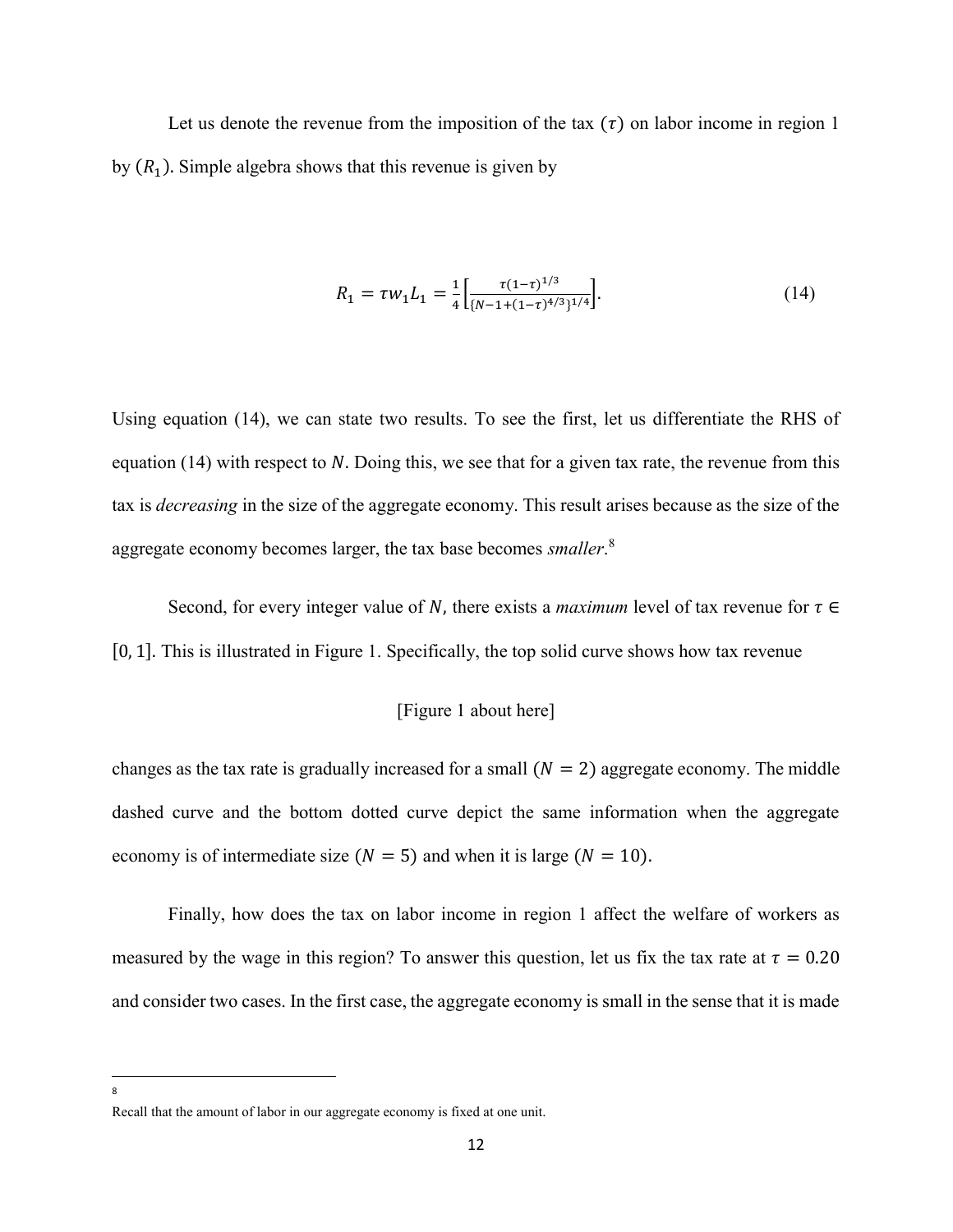up of only two regions and hence  $N = 2$ . In the second case, the aggregate economy is ten times larger and therefore  $N = 20$  now. Using equation (10), Table 2 gives us the answer. We see that

#### [Table 2 about here]

in both small and large aggregate economies, the tax increases the equilibrium wage and therefore makes workers in region 1 *better off*. Similar computations (not shown) demonstrate that the wage in the remaining  $N - 1$  regions, after the imposition of the tax in region 1, *declines* irrespective of the size of the aggregate economy. We now discuss the policy repercussions that arise from the research we have undertaken in this paper.

#### 5. Policy Implications

Inspecting equations (8) and (9), it is easy to confirm that the amount of labor in any one of the regions in our model is a *declining* function of the number of regions  $(N)$  in the aggregate economy. In addition because the total amount of labor in the aggregate economy is fixed at one unit, the larger the number of regions, the more *dispersed* is this labor as long as the individual regions are homogeneous. The preceding point also means that this dispersed labor will earn, in general, the same real wage in every region.

 Next, let us understand what happens to the welfare of workers in both the taxing region 1 and in the remaining  $(N - 1)$  non-taxing regions. As far as the *amount* of labor is concerned, we want to compare the pre-tax amount with the post-tax amount. Without any tax on labor income imposed by region 1, the amount of labor in the *ith* region is  $L_i = 1/N$ . With the region 1 tax in place, the amount of labor in the *ith* region is given by equation (9). Comparing the  $L_i = 1/N$ expression with the RHS of equation  $(9)$ , it is clear that the amount of labor in the *ith* region with the tax is *higher* than the amount of labor without the tax. So, from a purely *amount or quantity*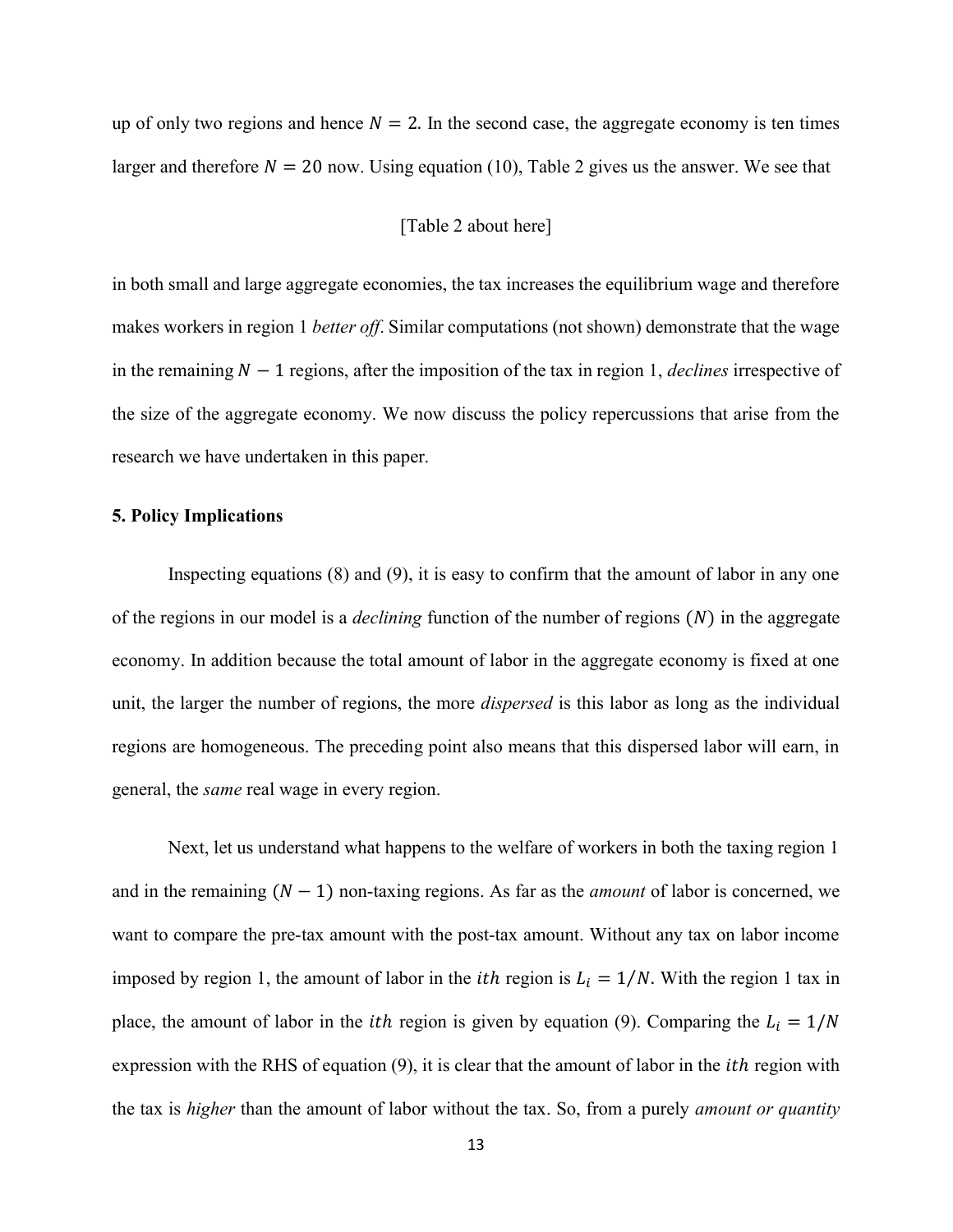standpoint, as expected, the region 1 labor income tax drives some labor out of region 1 and into the remaining  $(N - 1)$  non-taxing regions. That said, the analysis of Table 2 in the last paragraph of the previous section tells us that from a wage standpoint, the employed workers in region 1 (all other regions) benefit (lose) from the labor income tax because their post-tax wages are higher (lower) than the pre-tax wage.

 The key message to take away from this discussion is fourfold. First, in region 1, after the imposition of the labor income tax, the amount of workers employed in this region is smaller but these employed workers are paid a higher wage. Put differently, the labor income tax in region 1 works somewhat like a minimum wage program. This means that relative to the no minimum wage (no labor income tax) equilibrium, the equilibrium with the minimum wage (labor income tax) results in a higher wage but for a smaller pool of employed workers. Second, the story is different for the remaining  $(N - 1)$  non-taxing regions. After the imposition of the labor income tax in region 1, these regions collectively benefit from a *larger* amount of employed labor but this employed labor receives a *lower* wage. Third, in terms of the "price effect," region 1 gains (higher wage) and the remaining  $(N - 1)$  regions lose (lower wage). In terms of the "quantity effect," region 1 loses (smaller pool of labor) and the remaining  $(N - 1)$  regions benefits (larger pool of labor). Finally, since the price and the quantity effects in region 1 and in the remaining non-taxing regions work in *opposite* directions, it is unlikely that all the regions in our aggregate economy lose with the region 1 labor income tax but, theoretically speaking, this possibility *cannot* be ruled out with probability one.<sup>9</sup> This completes our discussion of interregional demand for workers and the effects of labor income taxation.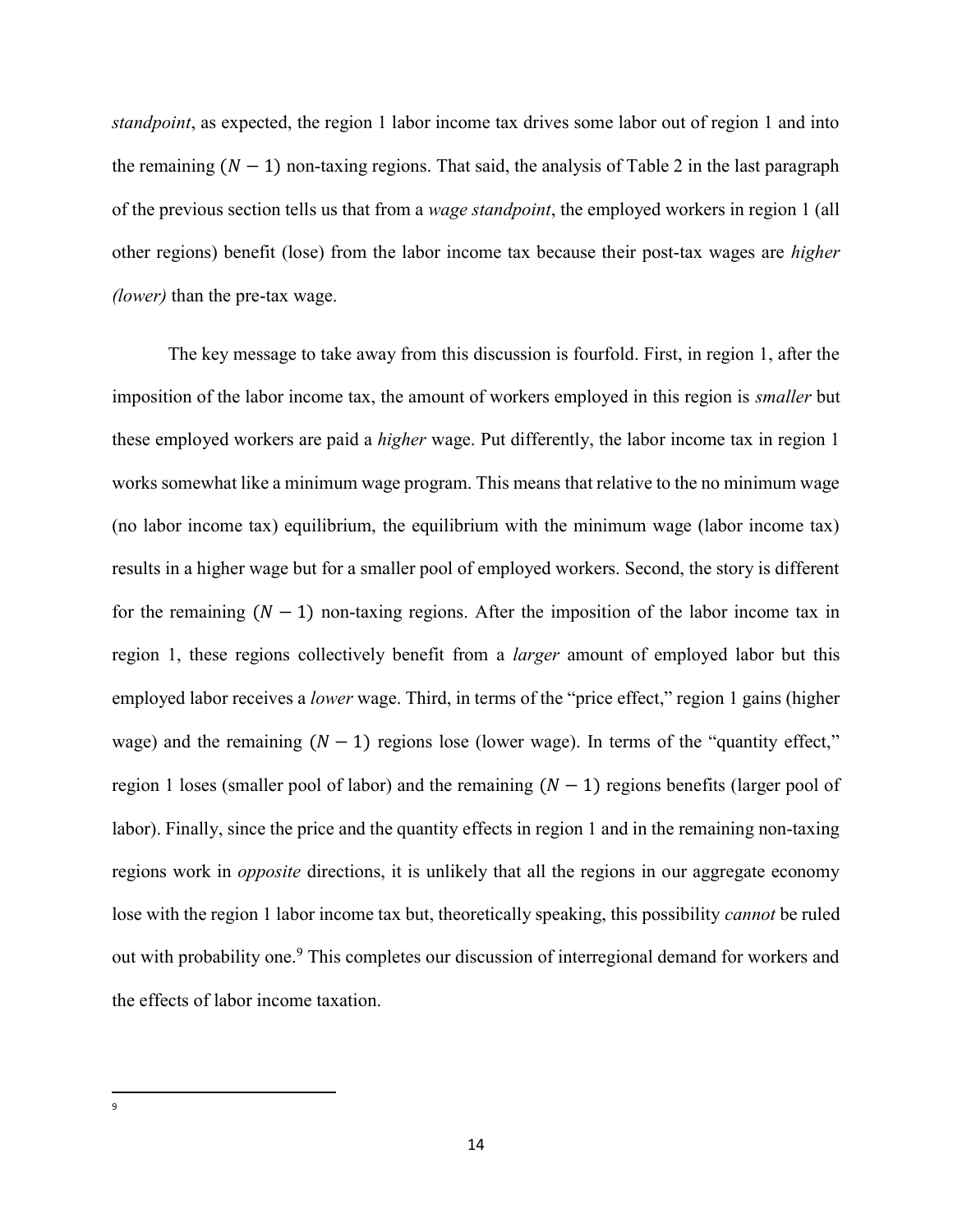#### 6. Conclusions

l

 In this paper, we studied the short-run impacts of labor income taxation in an aggregate economy of  $N > 2$  regions where the individual regions demanded workers. Each region was endowed with one unit of capital and capital was immobile. The aggregate economy also had one unit of labor that was fully mobile across the regions. All regions produced a final good with identical Cobb-Douglas production functions. The price of output was normalized to unity. In this setting, we completed five tasks. First, we focused on the benchmark case in which no region taxed either capital or labor. We determined the equilibrium wage, the allocation of workers across the regions, and the total income received by labor and capital. Second, we examined the impact of a tax at rate  $\tau$  on labor income in region 1 when the remaining  $N - 1$  regions did not tax labor income. We ascertained the after-tax return to labor employed in region 1, the equilibrium wage, and the allocation of labor across the regions. Third, we calculated the total income received by labor and capital and the tax revenue in region 1. Fourth, we discussed whether workers in region 1 were better off with a tax on labor income in the region in which they were employed. Finally, we commented on the policy implications of our research.

 The analysis in this paper can be extended in a number of different directions. Here are two suggestions for extending the research described here. First, it would be useful to analyze the tax policy of a region and the allocation of workers to the different regions when these decisions are made over time and not at a point in time. Second, it would be helpful to expand the policy instruments that regional governments are able to use to attract workers to their regions.<sup>10</sup> Studies

Our commentary on the impact of the region 1 labor income tax on the wage in region 1 and in the remaining  $(N - 1)$  regions is based on the Table 2 analysis where  $\tau = 0.2$ ,  $N = 2$ , and  $N = 20$ . We have worked with many other combinations of numerical values for  $\tau$  and N and hence we believe that our reported results are robust. That said, comparing equations (3) and (10) should convince the reader that it is *not* possible to make a general statement about what happens to the wage with the labor income tax without imposing a lot more structure on the problem that we are studying here. 10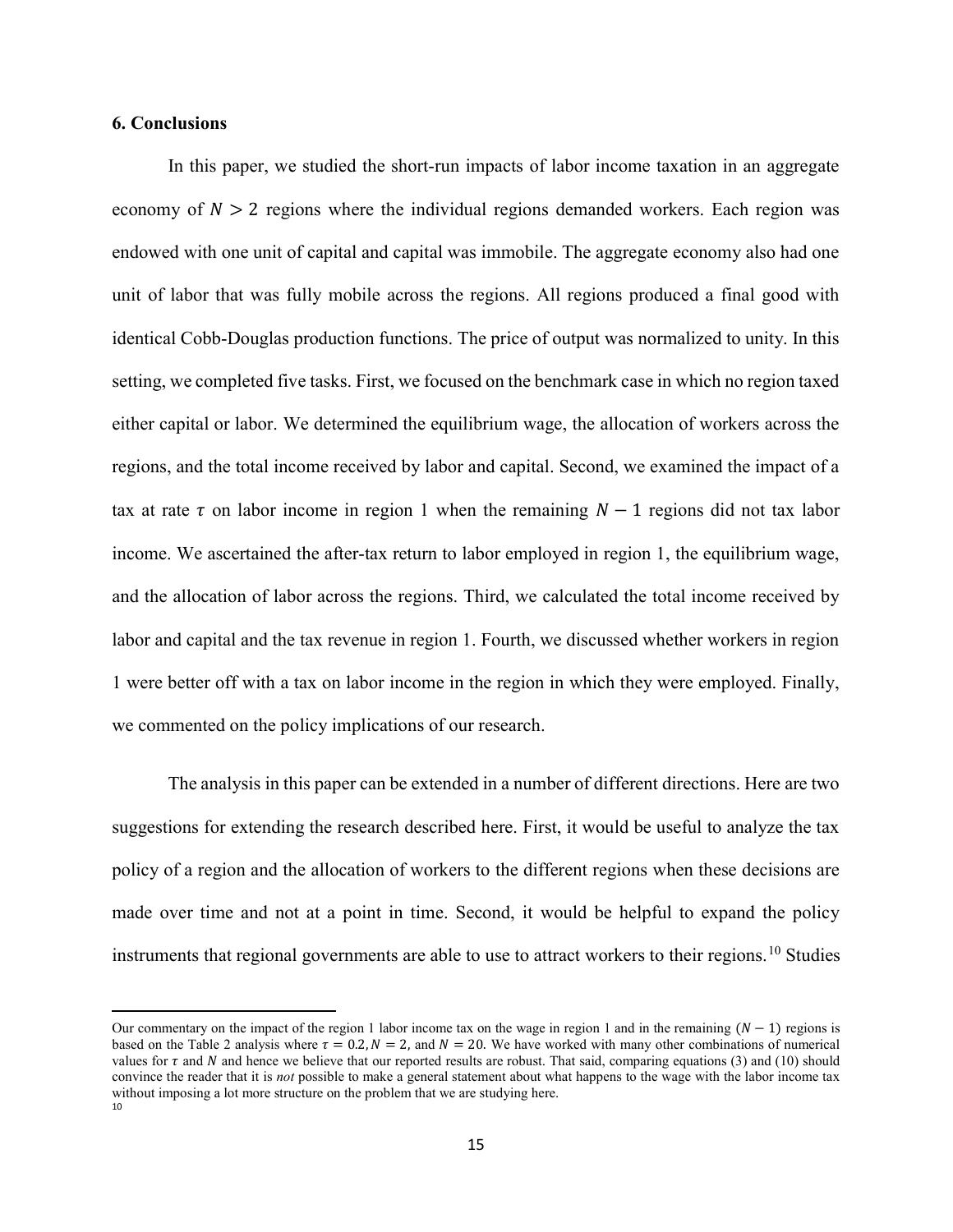that analyze these aspects of the underlying problem will increase our understanding of the nexuses between tax policies on the one hand and the workplace choices of individuals on the other.

 $\overline{\phantom{a}}$ 

Suppose that the revenue from labor income taxation in region 1 is used in a way that either enhances the productivity of the capital in this region or provides outstanding educational facilities that workers care about. Then we could think of the analysis conducted in this paper not only in terms of the interregional demand for workers but also in terms of the interregional competition between regions for workers.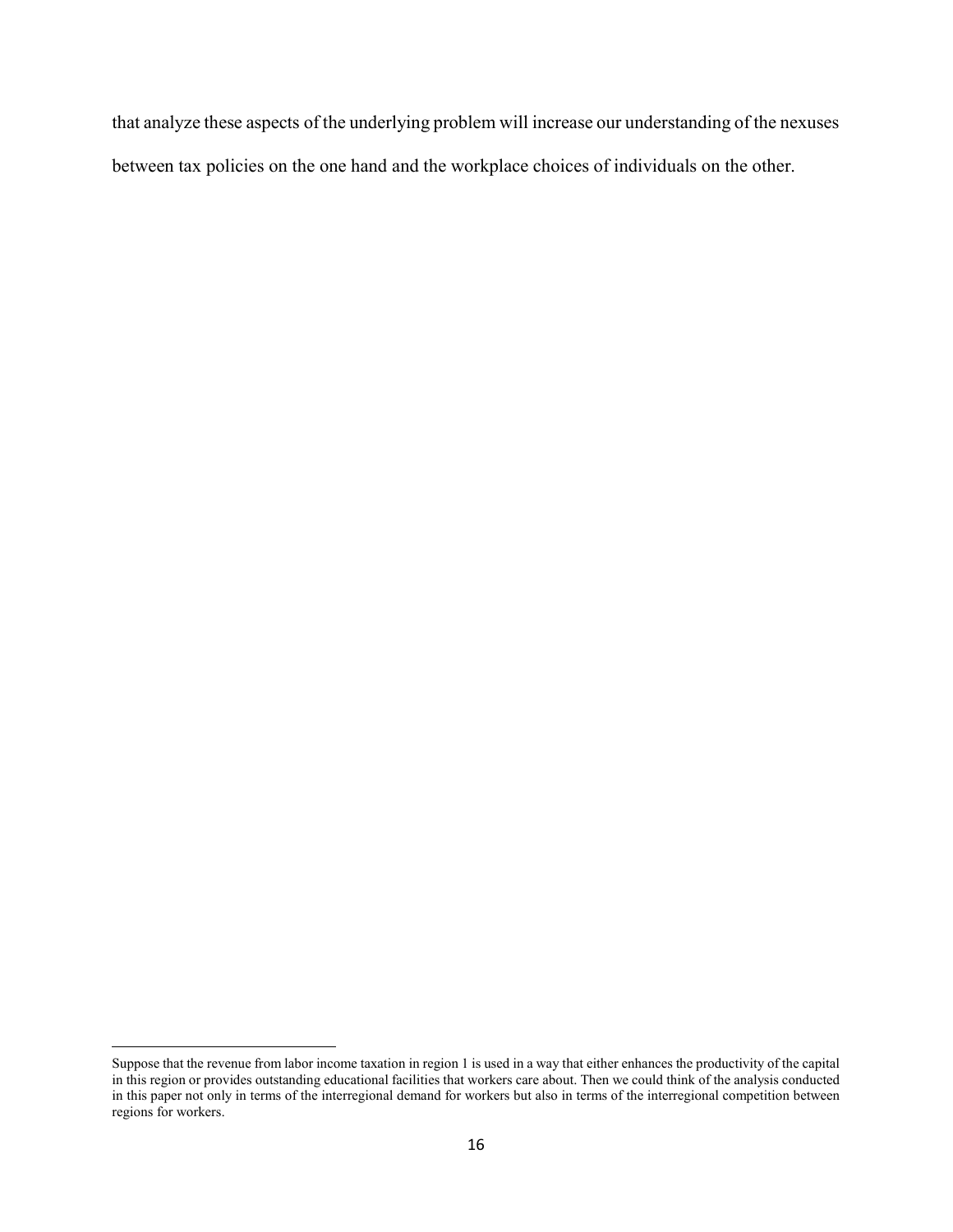| <b>Factor Return</b> | $N=2$                                     | $N=20$                                     |
|----------------------|-------------------------------------------|--------------------------------------------|
| w                    | $\left(\frac{1}{4}\right)2^{3/4} = 0.42$  | $\left(\frac{1}{4}\right)20^{3/4} = 2.36$  |
|                      | $\left(\frac{3}{4}\right)2^{-1/4} = 0.63$ | $\left(\frac{3}{4}\right)20^{-1/4} = 0.35$ |

Table 1: Dependence of factor rewards on the number of regions

| Tax Rate $\tau = 0.20$ | $N=2$                                           | $N=20$                                                                                                 |
|------------------------|-------------------------------------------------|--------------------------------------------------------------------------------------------------------|
| Before Tax             | $w_1 = \left(\frac{1}{4}\right) 2^{3/4} = 0.42$ | $w_1 = \left(\frac{1}{4}\right) 20^{3/4} = 2.36$                                                       |
| After Tax              |                                                 | $w_1 = \left(\frac{5}{16}\right)1.74^{3/4} = 0.47$ $w_1 = \left(\frac{5}{16}\right)19.74^{3/4} = 2.92$ |

Table 2: Welfare of workers in region 1 before and after the imposition of the tax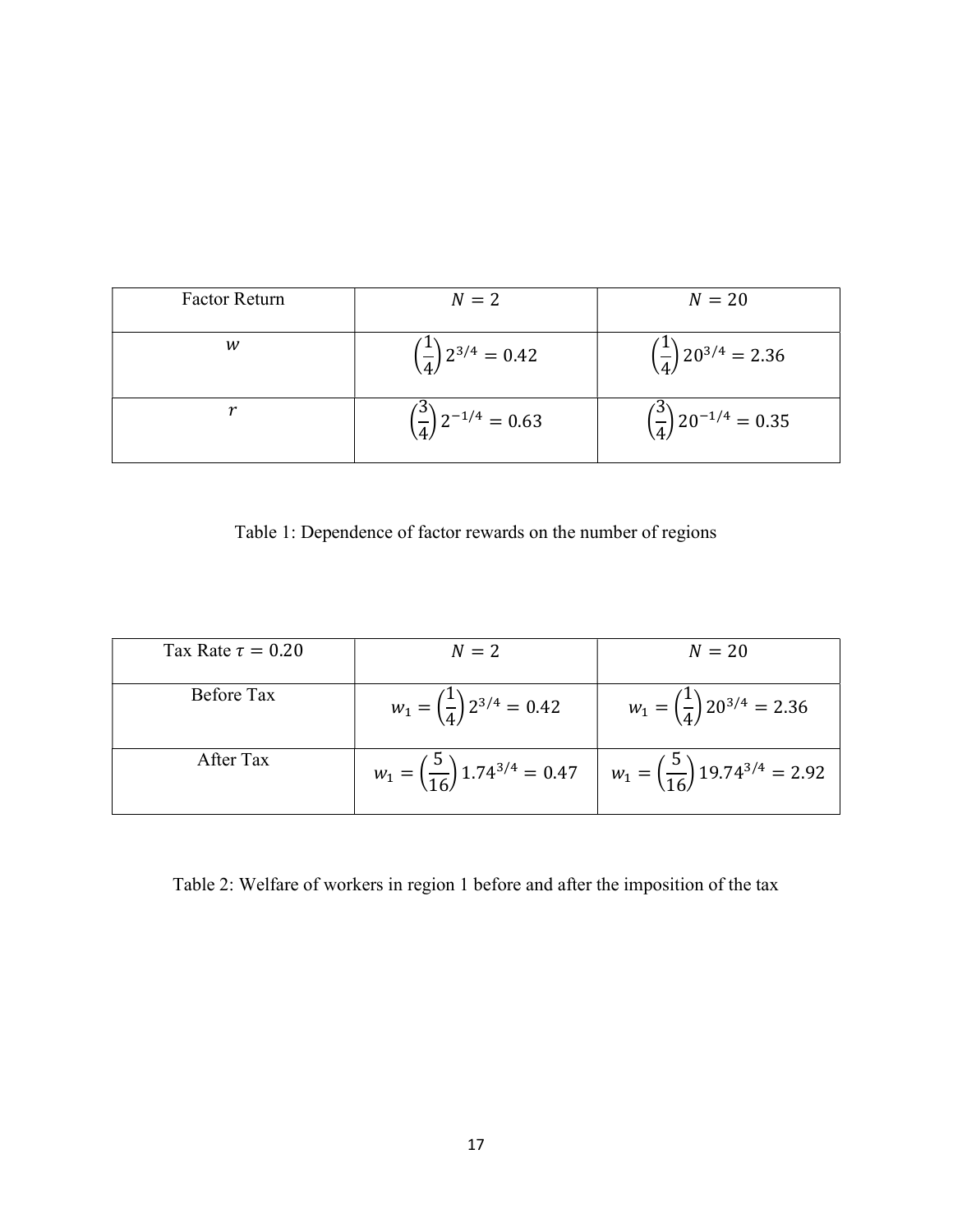

Tax rate

Figure 1: Dependence of tax revenue on the tax rate  $\tau$  and the number of regions N; top solid curve shows revenue changes as  $\tau$  is increased for a small ( $N = 2$ ) aggregate economy. The middle dashed and the bottom dotted curves depict the same information for intermediate ( $N = 5$ ) and large  $(N = 10)$  aggregate economies.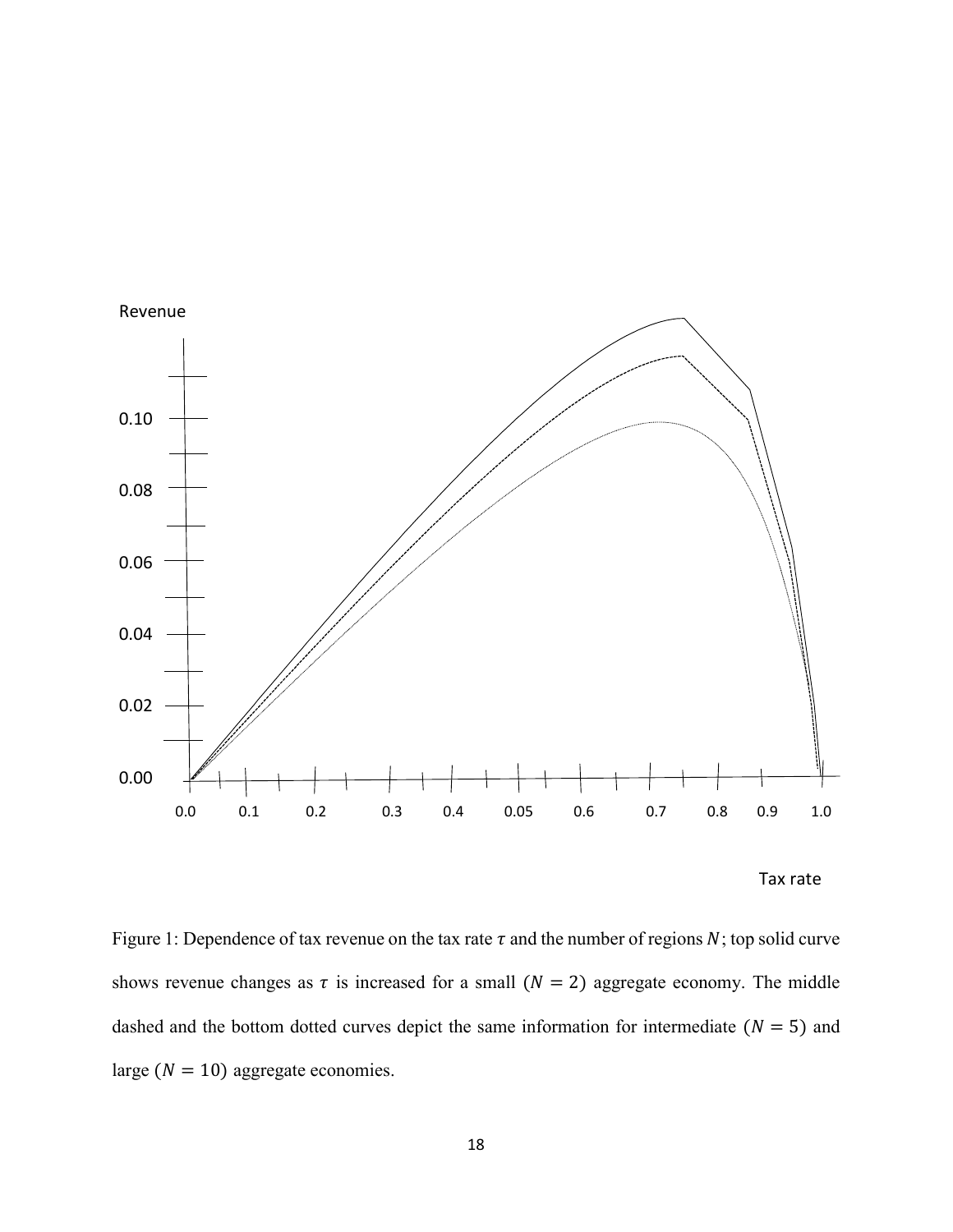#### References

- Bai, J., Lu, J., and Li, S. 2019. Fiscal pressure, tax competition, and environmental pollution, Environmental and Resource Economics, 73, 431-447.
- Batabyal, A.A. 2018. A note on local public good induced spillovers between a leading and a lagging region, Regional Science Inquiry, 10, 11-16.
- Batabyal, A.A., and Beladi, H. 2015. Knowledge goods, ordinary goods, and the effects of trade between leading and lagging regions, Research Policy, 44, 1537-1542.
- Batabyal, A.A., and Nijkamp, P. 2014a. Some properties of the technology gap between leading and lagging regions, Theoretical Economics Letters, 4, 1-6.
- Batabyal, A.A., and Nijkamp, P. 2014b. Technology, learning, and long run economic growth in leading and lagging regions, Economic and Political Weekly, 49, 92-96.
- Batabyal, A.A., and Nijkamp, P. 2020. Workplace Choice, Commuting Costs, and Wage Taxation in Urban and Adjacent Rural Regions. Forthcoming, Annals of Regional Science.
- Blochliger, H., and Pinero-Campos, J. 2011. Tax competition between sub-central governments, OECD Network on Fiscal Relations across Levels of Government, OECD, Paris, France. https://www.oecd.org/ctp/federalism/48817035.pdf
- Bucovetsky, S. 1995. Rent seeking and tax competition, Journal of Public Economics, 58, 337- 363.
- Dembour, C., and Wauthy, X. 2009. Investment in public infrastructures with spillovers and tax competition between contiguous regions, Regional Science and Urban Economics, 39, 679-687.